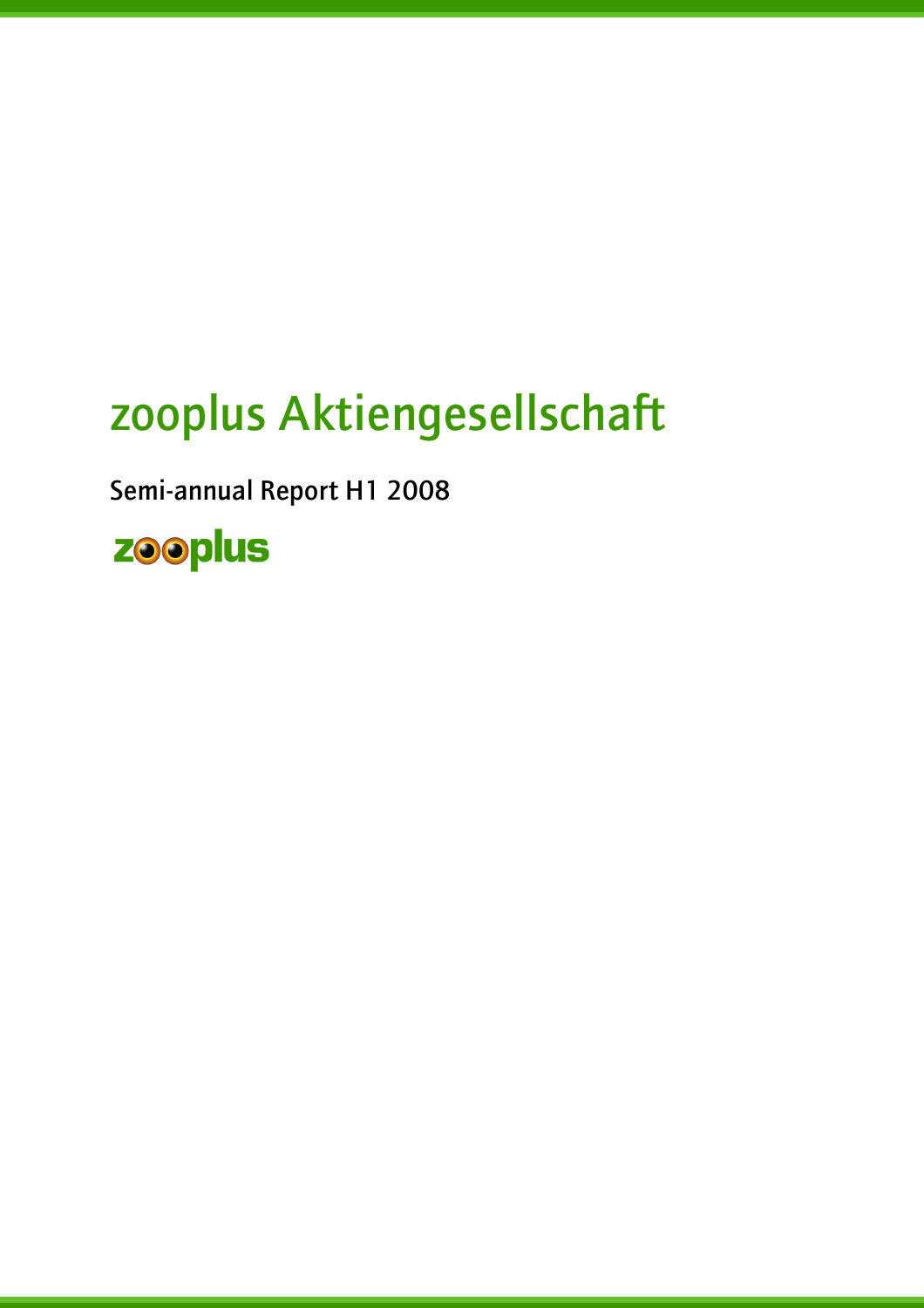### Content

|  |  | 4              |
|--|--|----------------|
|  |  | $\overline{4}$ |
|  |  | 4              |
|  |  | 7              |
|  |  | 8              |
|  |  | 8              |
|  |  | $\overline{9}$ |
|  |  |                |
|  |  | 11             |
|  |  | 12             |
|  |  | 13             |
|  |  |                |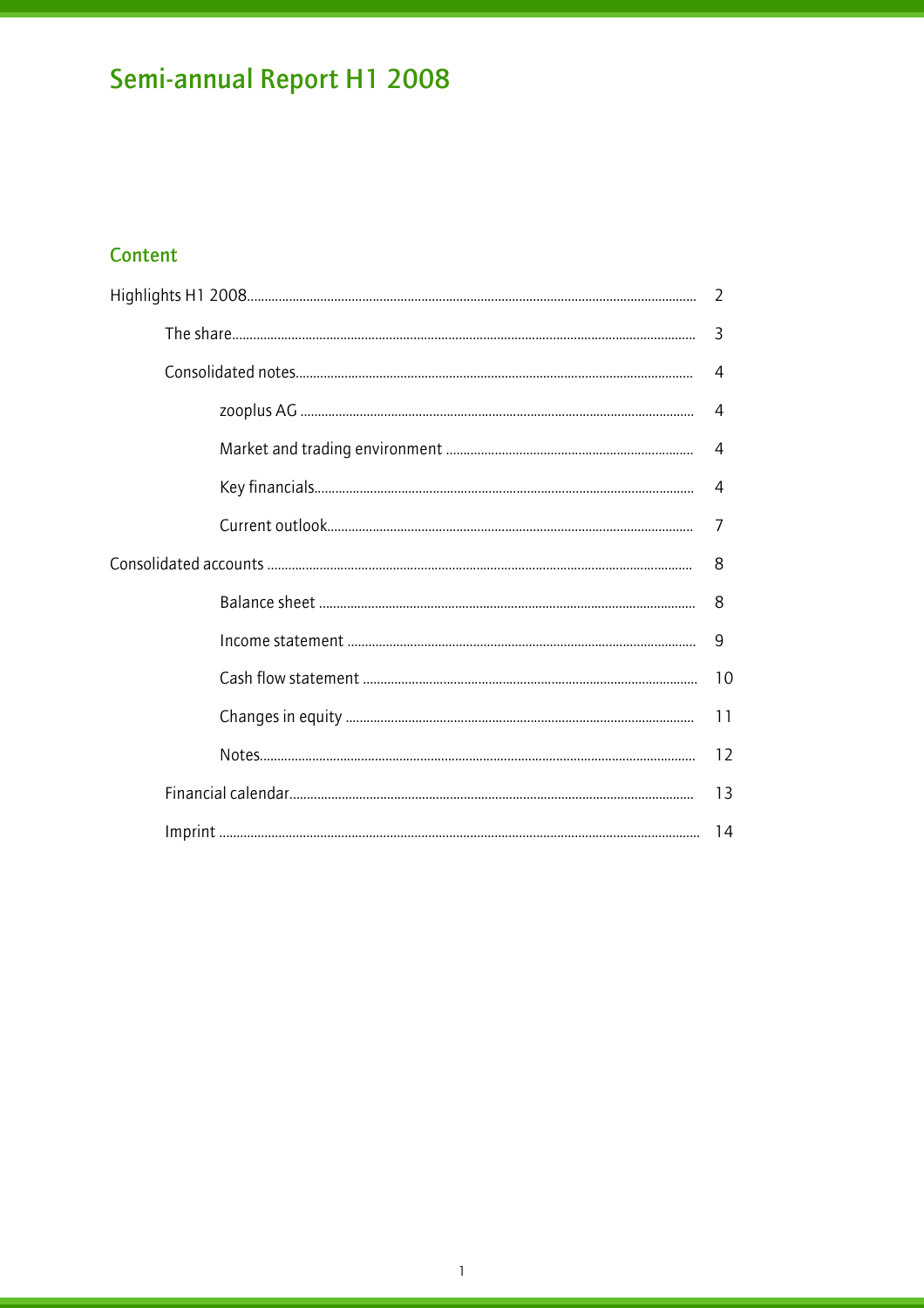### Highlights H1 2008

- 48% increase in total sales (sales and other operating income) from EUR 24,8 mm to EUR 36,6 mm over H1 2007
- EBIT improved to EUR 1,4 mm (H1 2007: EUR 0,4 mm) before/excluding additional one-off effects
- EBIT-margin increased to 3,8% (H1 2007: 0,0 %) before/excluding additional one-offs
- Consolidated net earnings increased to EUR 1,4 mm (H1 2007: EUR 0,3 mm) before/ excluding one-offs
- Total H1 positive one-off effects of EUR 2,8 mm due to mandatory post-ipo IFRS conversion effects
- Stock price increase from EUR 26,00 at listing to EUR 29,61 as of July 31 $\mathrm{^{st}}$  2008
- Successful H1 reaffirms positive sales and earnings guidance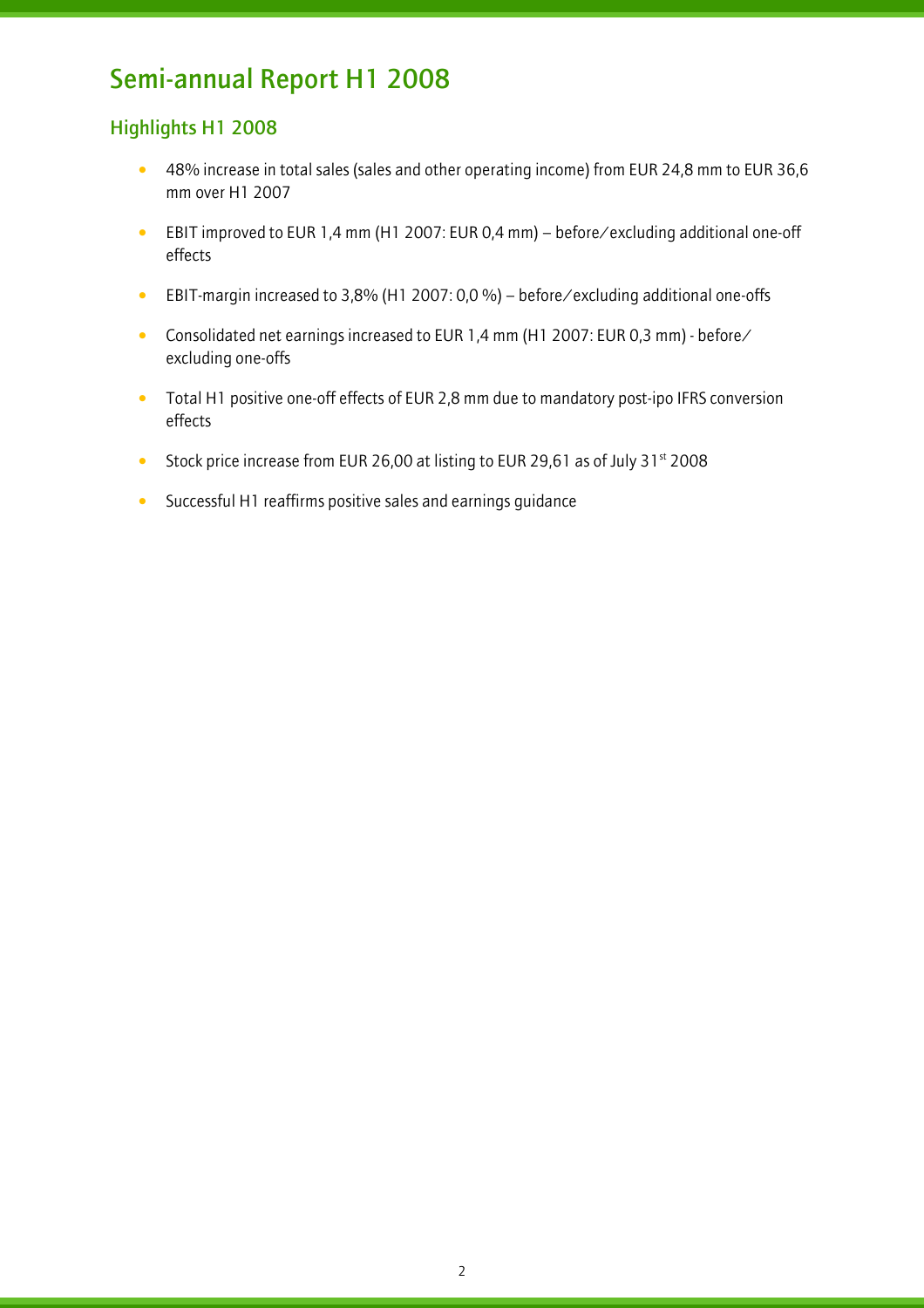### The Share

l

zooplus' total registered capital as of June  $30<sup>th</sup>$ 2008 comprised 2.386.150 no-par value bearer shares representing a pro rata amount of the registered share capital of EUR 1,00 each.

zooplus AG's shares were publicly listed on the Entry Standard segment of the Open Market of the Frankfurt Stock Exchange on May 9<sup>th</sup> 2008. First trading occurred at EUR 26,00 per share.

As of July  $31<sup>st</sup>$  2008, the zooplus share price has increased by approximately 11% to EUR 29,61.

### zooplus AG is identified as follows:

International Securities Identification Number (ISIN): DE0005111702

German securities identification (WKN): 511170

Common Code: 036001097

The company's total free float (according to the criteria of Deutsche Boerse AG) stands at 5%.

zooplus AG's designated sponsor is JPMorgan Cazenove.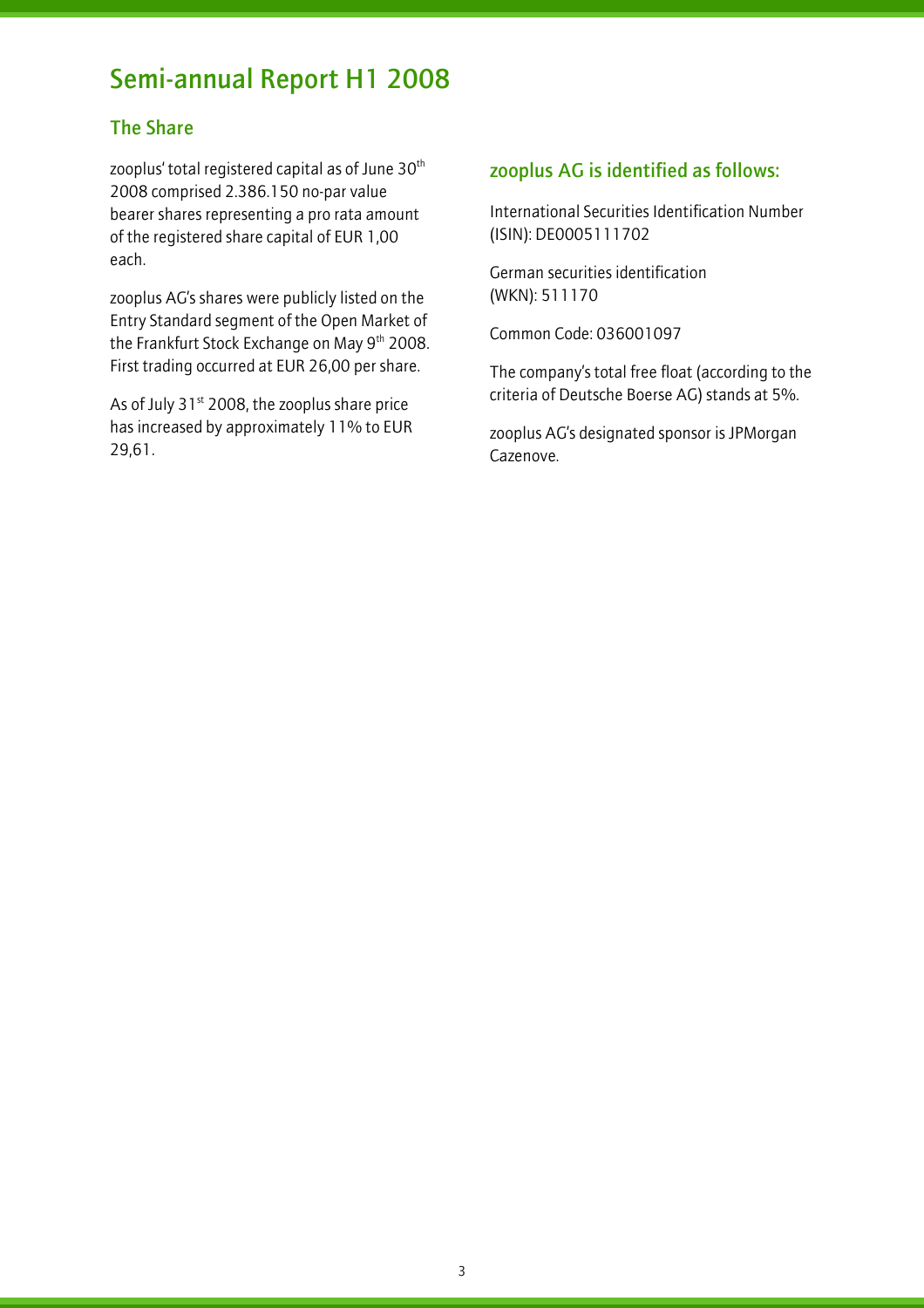### Consolidated notes

### zooplus AG

l

zooplus AG was set up in June 1999. The company is a leading online pet supplies retailer in Germany and other European countries. The company's core markets are Germany, Austria, France as well as the United Kingdom and the Netherlands. In total, zooplus operates 9 country-specific websites in Western and Central Europe. Moreover, zooplus operates a second retail label "bitiba.de" as well as an international and multinational website "zooplus.com".

The majority of its sales (product sales and other operational income) is generated through pet supplies retail (food and non-food) through the company's websites. In total, zooplus offers approximately 7.000 different products. Most of its sales are generated through selling stocked products, thereby aiming to achieve a high degree of product availability across all European markets. In addition, certain products are shipped directly by zooplus' suppliers and manufacturers. In both cases, the product distribution is carried out by selected parcel distributors. zooplus' European distribution center is located in Staufenberg / Lower Saxony / Germany.

The company's operational headquarter is based in Unterfoehring / Germany. Fully consolidated and 100%-owned subsidiaries of the company are Matina GmbH (Rosenheim, Germany), Bitiba GmbH (Hannover, Germany) as well as zooplus services ltd (Oxford, UK; formerly zooplus retail ltd).

### Market and Trading Environment

Key factors of zooplus' trading performance tend to be the sector-specific as well as generic influences on the German and European retail climate. These are, among others, the general consumer climate, the development of the German as well as European pet supplies markets as well as the development of online retail within the pets supplies market in particular.

In total, the overall retail market volume for pet supplies amounted to approximately EUR 17,0 bln within the European Union in 2007. This makes pet supplies a medium-sized niche market within the overall consumer retail sector. zooplus estimates that the overall market will remain stable with modest overall growth. In addition, zooplus benefits from the general growth of online retail which leading research institutes expect to continue over the coming years.

In comparison with other retail segments, the present share of online retail out of total retail is relatively modest within the pets supplies sector. As a leading player, zooplus is well positioned to benefit from further growth in this area.

zooplus' product sales are only subject to minor seasonality effects due to relatively stable and constant underlying demand structures (in the areas of pet foods and other recurring demands).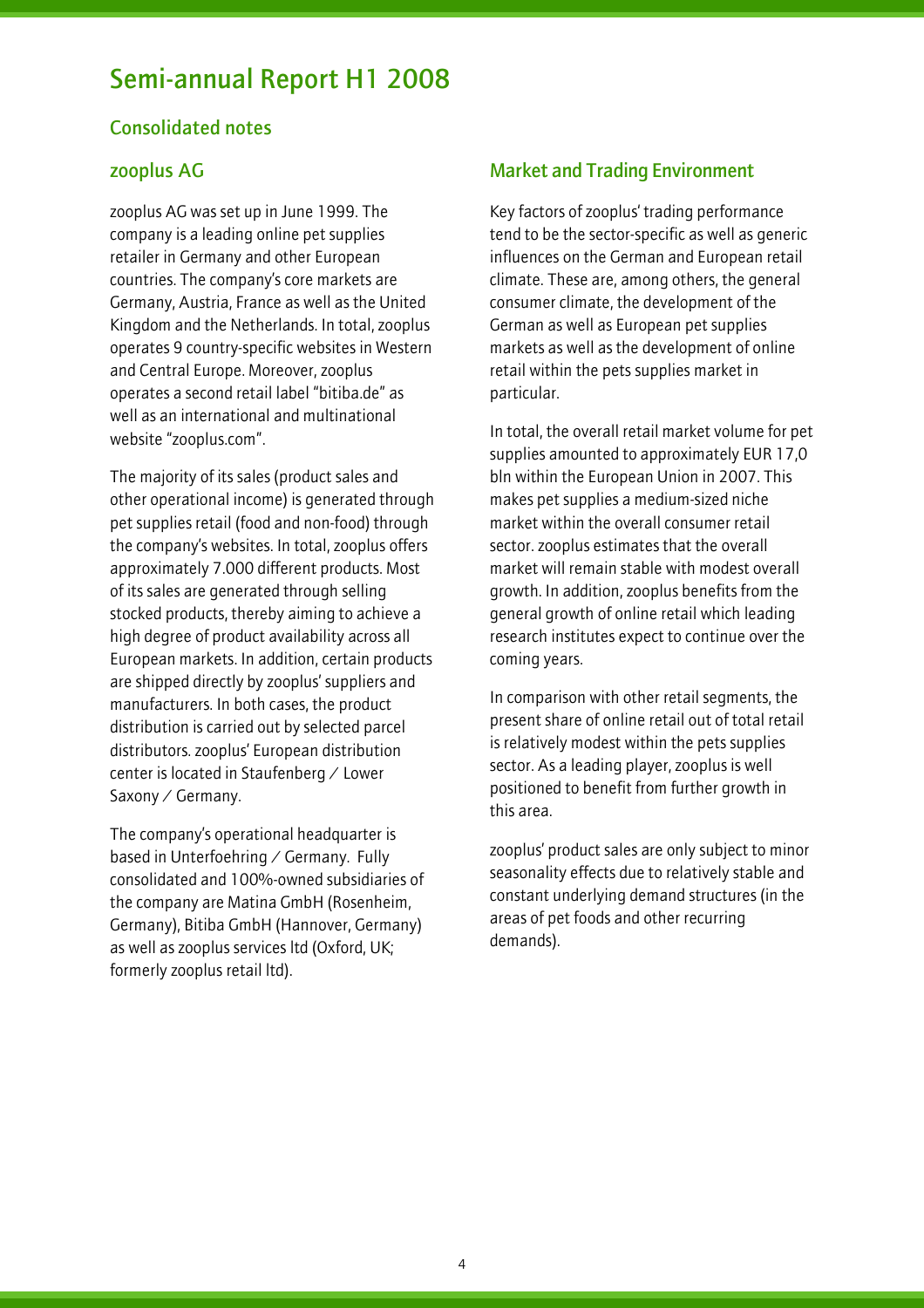### Key financials

l

All percentage figures outlined below are approximate figures and might be subject to rounding differences with respect to the more detailed figures shown in the consolidated accounts.

#### Development of total sales and income

Overall, total sales increased by 48% from EUR 24,8 mm to EUR 36,6 mm y-o-y. This reflects organic sales growth both domestically and internationally as well as a sustained increase in other operating income during the period on the backdrop of the company's overall growth.

#### Development of major expenditure items

Costs of goods sold (cost of materials ) did only increase below the overall rate of sales growth y-o-y. During the first half of 2008 COGS amounted to 57,5% of total sales, which is down from 59,2 % of total sales y-o-y. In tune, the company's net product sales margin increased from 40,8% in h1 2007 to 42,5% in h1 2008.

Also to be remarked upon is the below-par  $(=$ less than overall sales growth) increase in personnel costs y-o-y. Total personnel costs increased from EUR 1,52 mm to EUR 1,94 mm. This corresponds to an improvement of zooplus' overall personnel cost quota from 6,2% to 5,3% (of total sales).

Other expenses increased from EUR 8,1 mm in h1 2007 to EUR 12,0 mm in h1 2008. This also reflects a positive below-par increase and also includes a positive EUR 0,2 mm one-off penalty payment of a supplier due to late service delivery.

Total depreciation increased from EUR 0,1 mm to EUR 0,2 mm y-o-y.

It is important to note that the h1 2008 results are subject to 2 major one-off effects which result in a net improvement of overall earnings to an amount of approximately EUR 2,8 mm.

The first effect (shown under the company's positive tax income) is due to the capitalization of the tax advantages of the company's tax

losses carried forward. The validity of the company's claim to fiscally make use of these losses carried forward (emanating from the company's first years in business) was finally and legally acknowledged by the German tax authorities in h1 2008. Under IFRS accounting standards this necessarily leads to a positive EUR 4,8 mm (non-cash) one-off effect.

The second effect is due to the company's listing at the Frankfurt Stock Exchange in May 2008. Whilst until q1 2008 all IPO-related costs were capitalized under IFRS rules, the successful listing means that with the end of the IPO project all related costs have to be shown through the company's profit & loss accounts. This amounts to EUR 2,0 mm.

In total, these one-off effects result in a positive effect of approximately EUR 2,8 mm. In the following, we have tried to separate out these one-off effects whenever sensibly possible for transparency reasons.

#### Earnings Development

Total operating income (excluding one-off IPO costs) improved form EUR 0,4 mm to EUR 1,4 mm y-o-y.

Including one-off IPO costs of EUR 2,0 mm, total operating income stood at EUR -0,6 mm.

#### EBIT and consolidated Earnings

Overall EBIT improved form EUR 0,4 mm to EUR 1,4 mm y-o-y (excluding IPO costs).

Consolidated profits (after tax) improved from EUR 0,3 mm during h1 2007 to EUR 4,2 mm during h1 2008. This includes EUR 2,8 in net one-off effects.

On a pro forma comparable basis (excluding one-off effects), consolidated profits improved form EUR 0,3 mm to EUR 1,4 mm y-o-y.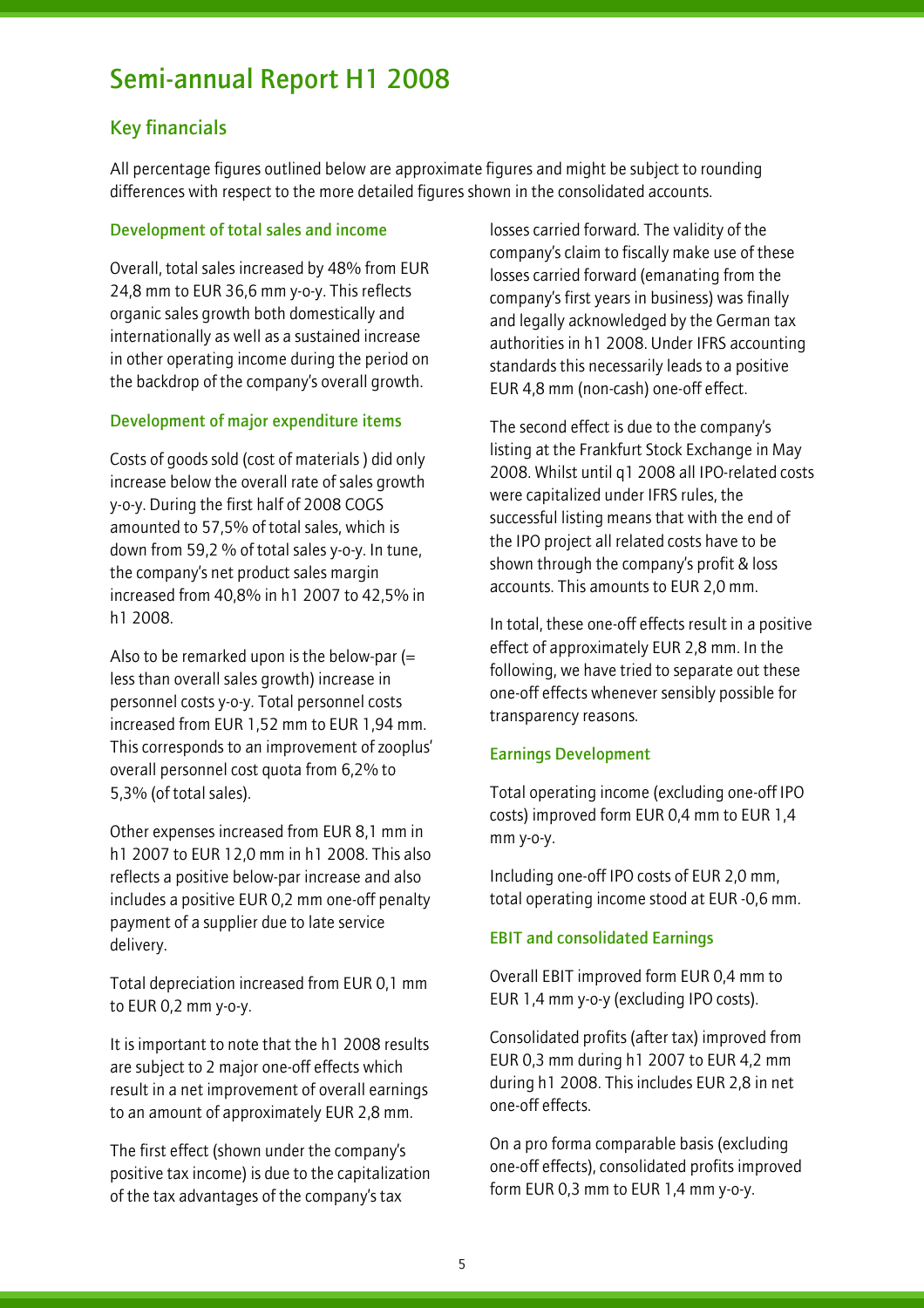#### Assets and Financing

l

Total long-term assets were EUR 5,3 mm at the end of h1 2008 and, therefore, up EUR 4,3 mm compared to year end 2007. This mainly reflects the one-off tax effect described above.

Total short-term assets increased from EUR 10,6 mm at the end of 2007 to EUR 11,1 mm at the end of the first half of 2008. The main reason behind this development was a notable increase in inventory due to the expansion of the company's private label and direct sourcing business as well as a planned increase in SKUs and product availability. This notable expansion in h1 2008 was a deliberate strategic decision and will not continue further into h2 2008. In addition, accounts receivable increased - albeit below the rate of the company's underlying sales growth. It should be noted that total write-offs regarding accounts receivable remain constantly low at approximately 1% of total sales.

Total equity stood at EUR 8,2 mm at the end of h1 2008 versus EUR 4.0 mm as of Dec  $31<sup>st</sup>$ 2007. The current equity-to-debt ratio, therefore, stands at around 50%.

Accounts payable amounted to EUR 4,2 mm as of June 30<sup>th</sup> 2008 versus EUR 3.1 mm at the end of 2007.

The company has a flexible bank overdraft of up to EUR 2,5 mm at its disposal. This financing line was increased from EUR 1,25 mm in May 2008.

Other liabilities including financial debt decreased slightly from EUR 4,0 mm to EUR 3,9 mm during the first six months of the year. A key development in this area was the first cash payments of foreign VAT in France and the UK, which until payment had previously been reported as liabilities.

All in all, the company's total balance sheet volume amounted to EUR 16,4 mm at the end of h1 2008 versus EUR 11,6 mm at the end of 2007.

Cash flow from operations was EUR -2,2 mm in h1 2008 versus EUR 1,1 mm in h1 2007. This reflects, among others, VAT payments in various European countries as well as a deliberate one-off expansion of stocks and warehousing capacity. Considerably lower were cash flow from investing activities (EUR -0,2 mm in h1 2008 vs. EUR -0,5 mm in h1 2007). Cash flow from financing activities ( EUR -0,6 mm in h1 2008 versus EUR 1,9 mm in h1 2007) were influenced by the company's EUR 1,9 mm capital increase in h1 2007 and the final repayment of the last remaining shareholder loan of EUR 0,5 mm in h1 2008.

As an online retail operation, zooplus is subject to considerable volatilities in key balance-sheet and cash-flow figures such as inventory, accounts payable or VAT liabilities. This results in markedly higher numeric swings and volatilities than the company's underlying earnings might suggest.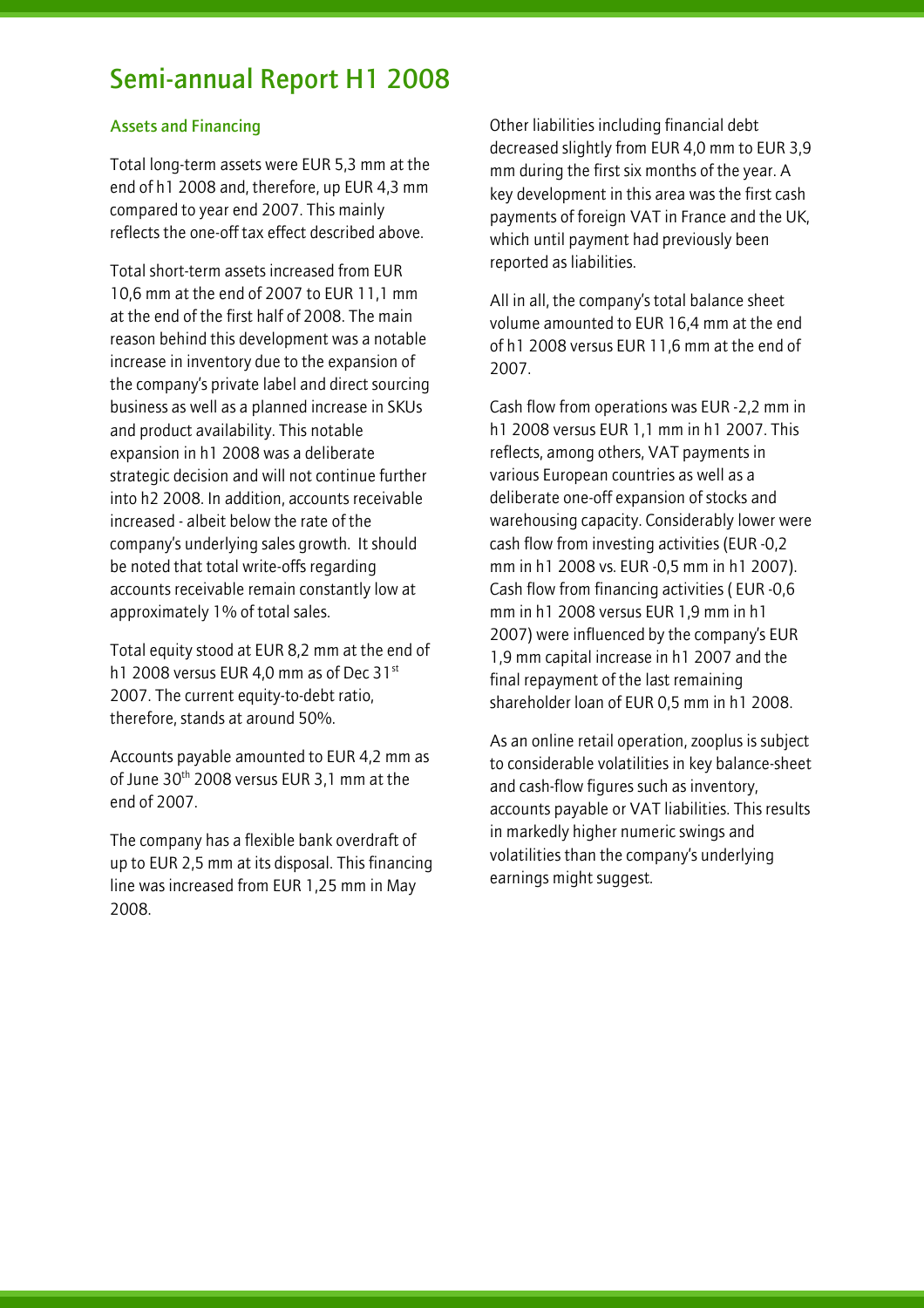### Current Outlook

l

zooplus has had an excellent h1 2008 by successfully combining both strong growth and earnings momentum. This is setting the benchmark for zooplus' short- and medium term future. For 2008 as a whole the company

expects to generate an EBIT (excluding one-off effects with an additional positive overall effect) in a range of EUR 2,2 – 2,4 mm on sales of at least EUR 78 mm.

Important events after the end of the second quarter did not occur.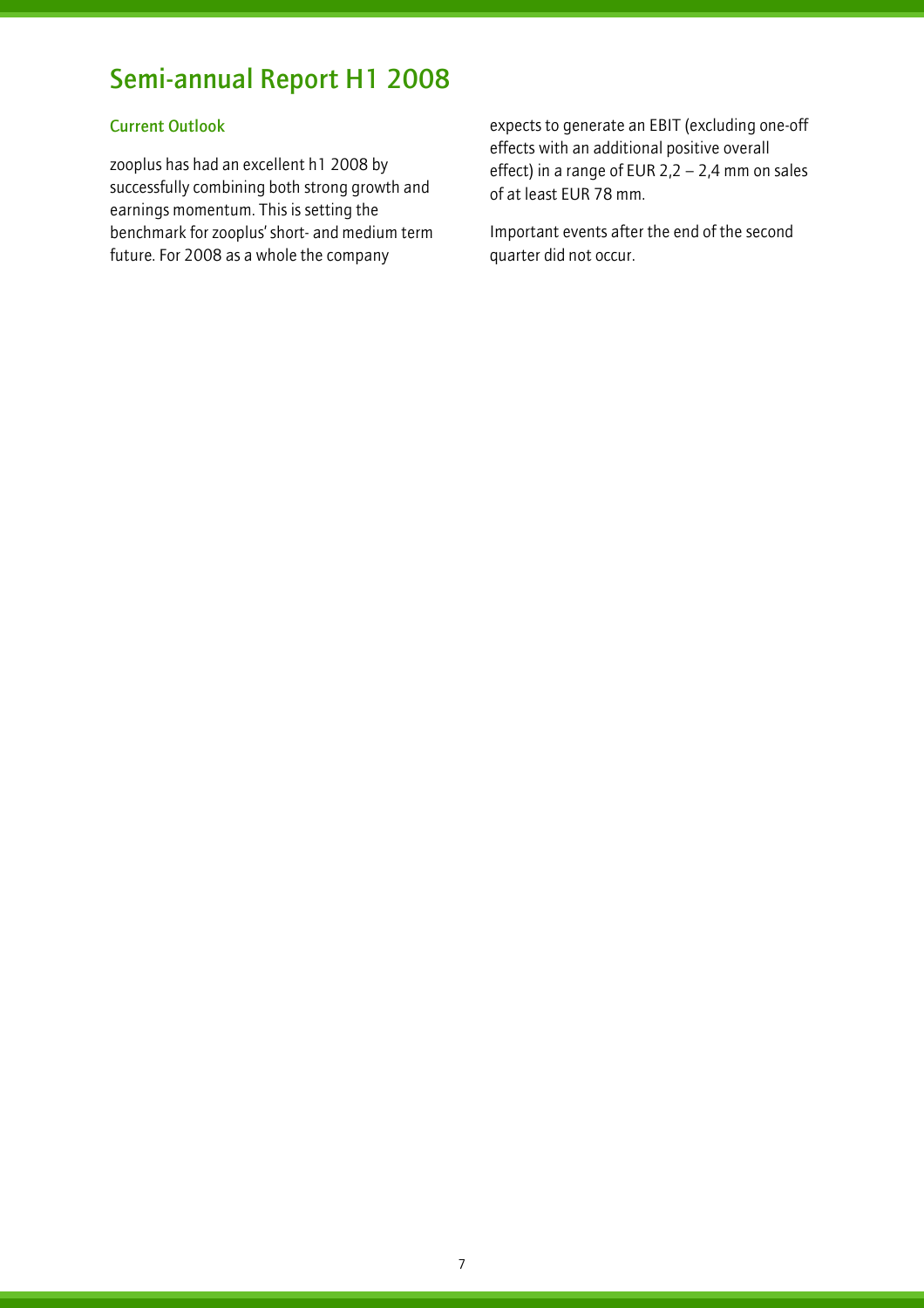### Consolidated Accounts H1 2008

|                    | Balance Sheet as of June 30th 2008 (IFRS) |                  |                |  |  |
|--------------------|-------------------------------------------|------------------|----------------|--|--|
|                    |                                           |                  |                |  |  |
|                    |                                           | Jun 30th 2008    | Dec 31st 2007  |  |  |
|                    |                                           | <b>Euro</b>      | <b>Euro</b>    |  |  |
|                    |                                           |                  |                |  |  |
| A. ASSETS          |                                           |                  |                |  |  |
| I.                 | <b>LONG-TERM ASSETS</b>                   | 486.477,02       | 495.724,38     |  |  |
| П.                 | Intangible assets                         | 352.864,77       | 440.530,54     |  |  |
| III.               | <b>Financial assets</b>                   | 22.483,50        | 22.483,50      |  |  |
| IV.                | Deferred tax assets                       | 4.428.121,55     | 48.870,22      |  |  |
|                    |                                           |                  |                |  |  |
|                    | Total long-term assets                    | 5.289.946,84     | 1.007.608,64   |  |  |
|                    |                                           |                  |                |  |  |
|                    |                                           |                  |                |  |  |
| <b>B.</b>          | <b>SHORT-TERM ASSETS</b>                  |                  |                |  |  |
| L.                 | Inventory                                 | 6.907.443,31     | 3.347.914,84   |  |  |
| Ш.                 | Advance payments<br>Accounts receivable   | 238.468,42       | 369.983,34     |  |  |
| III.               |                                           | 2.843.568,52     | 2.572.256,53   |  |  |
| IV.                | Other short-term assets                   | 1.068.075,28     | 2.939.630,99   |  |  |
| V.                 | Cash in hand and cash equivalents         | 72.088,25        | 1.408.758,81   |  |  |
|                    | Total short-term assets                   |                  |                |  |  |
|                    |                                           | 11.129.643,78    | 10.638.544,51  |  |  |
|                    |                                           | 16.419.590,62    | 11.646.153,15  |  |  |
|                    |                                           |                  |                |  |  |
| <b>LIABILITIES</b> |                                           |                  |                |  |  |
| А.                 | <b>EQUITY</b>                             |                  |                |  |  |
| L.                 | Capital subscribed                        | 2.386.150,00     | 2.386.150,00   |  |  |
| П.                 | Capital reserves                          | 20.492.040,18    | 20.458.480,93  |  |  |
| Ш.                 | Other reserves                            | 726,03           | $-9,32$        |  |  |
| IV.                | Profit and Loss carried forward           | $-14.683.061,88$ | -18.838.800,92 |  |  |
|                    |                                           |                  |                |  |  |
|                    | <b>Total equity</b>                       | 8.195.854,33     | 4.005.820,69   |  |  |
|                    |                                           |                  |                |  |  |
|                    |                                           |                  |                |  |  |
| В.                 | <b>LONG-TERM DEBT</b>                     |                  |                |  |  |
|                    | Deferred tax liabilities                  | 0,00             | 384.939,37     |  |  |
|                    |                                           |                  |                |  |  |
|                    |                                           |                  |                |  |  |
| C.                 | <b>SHORT-TERM DEBT</b>                    |                  |                |  |  |
| I.                 | Accounts payable                          | 4.202.261,64     | 3.134.639,42   |  |  |
| П.                 | <b>Financial debt</b>                     | 1.899.737,79     | 839.417,51     |  |  |
| Ш.                 | Other short-term liabilities              | 2.063.100,86     | 3.237.888,83   |  |  |
| IV.                | <b>Tax liabilities</b>                    | 6.336,00         | 47,33          |  |  |
| V.                 | <b>Provisions</b>                         | 52.300,00        | 43.400,00      |  |  |
|                    |                                           |                  |                |  |  |
|                    | Total short-term debt                     | 8.223.736,29     | 7.255.393,09   |  |  |
|                    |                                           |                  |                |  |  |
|                    |                                           | 16.419.590,62    | 11.646.153,15  |  |  |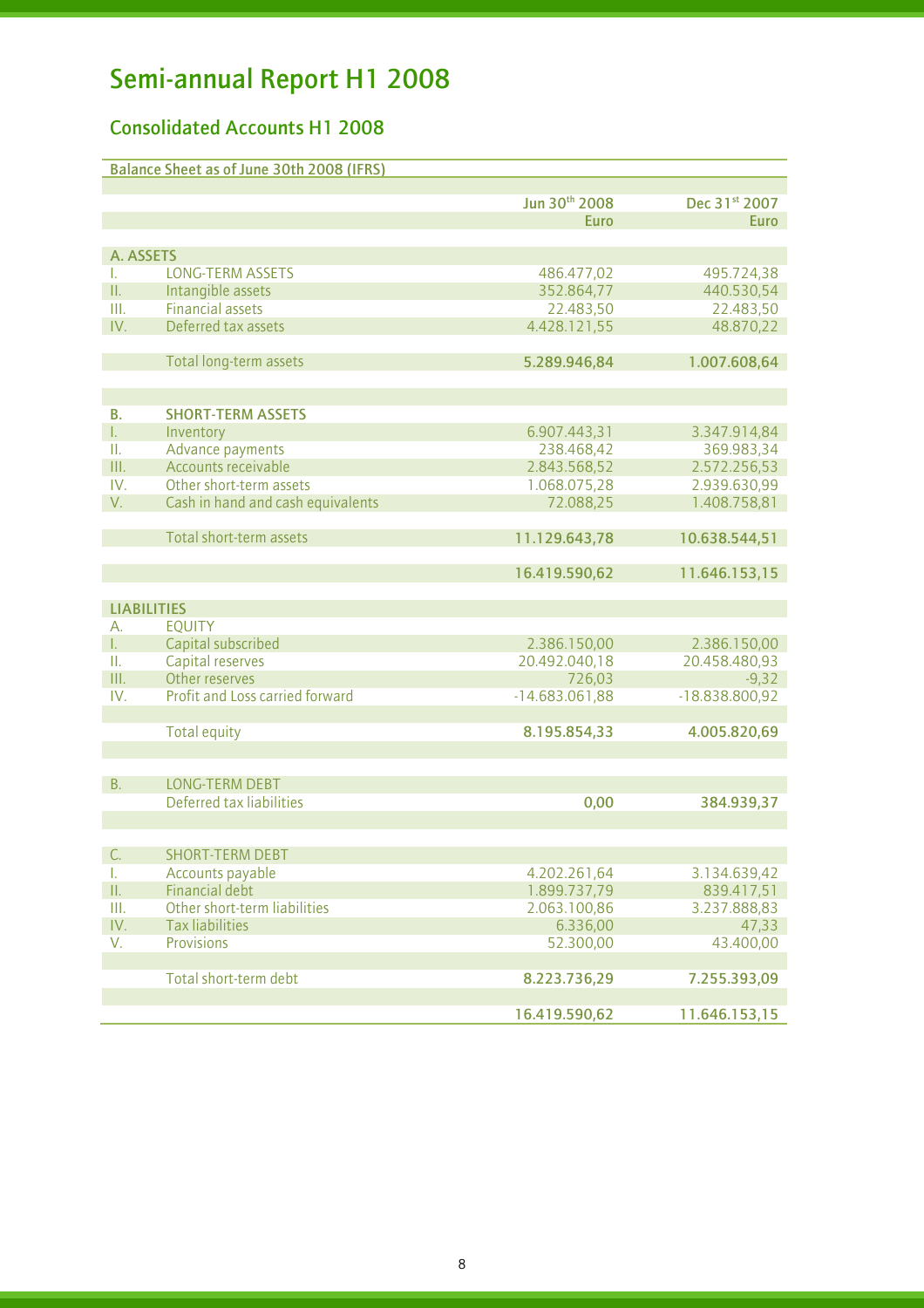### Consolidated Income Statement

| Consolidated Income Statement as of June 30th 2008 (IFRS) |  |
|-----------------------------------------------------------|--|
|                                                           |  |

|                                               |           | Q1 2008          | Q1 2007          |
|-----------------------------------------------|-----------|------------------|------------------|
|                                               |           | <b>Euro</b>      | <b>Euro</b>      |
|                                               |           |                  |                  |
| <b>Sales</b>                                  |           | 34.505.289,64    | 23.442.833,07    |
| Other operating income                        |           | 2.035.460,59     | 1.314.220,13     |
|                                               |           |                  |                  |
| <b>Total sales</b>                            |           | 36.540.750,23    | 24.757.053,20    |
|                                               |           |                  |                  |
| Cost of materials                             |           | $-21.028.437,15$ | $-14.663.332,51$ |
| Personnel costs                               |           | $-1.941.330,86$  | $-1.523.017,05$  |
| of which cash                                 |           | $-1.907.771,61$  | $-1.502.436,72$  |
| of which non-cash                             |           | $-33.559,25$     | $-20.630,33$     |
| Depreciation                                  |           | $-181.299,14$    | $-124.158,08$    |
| Other expenses                                |           | $-12.018.562,64$ | $-8.028.590,30$  |
| of which logistics / fulfillment              |           | $-7.736.201,59$  | $-5.701.617,67$  |
| of which marketing                            |           | $-2.044.278,91$  | $-1.255.255.76$  |
| of which payment                              |           | $-336.339.83$    | $-213.772,79$    |
|                                               |           |                  |                  |
| <b>Operating income (excluding IPO costs)</b> |           | 1.371.120,44     | 417.955,26       |
|                                               |           |                  |                  |
|                                               |           |                  |                  |
| <b>IPO</b> costs                              |           | $-1.957.697,70$  | 0,00             |
|                                               |           |                  |                  |
| <b>Operating income after IPO costs</b>       |           | $-586.577,26$    | 417.955,26       |
|                                               |           |                  |                  |
| <b>Financial income</b>                       |           | 19.449,12        | 1.016,80         |
| <b>Financial expense</b>                      |           | $-26.697,50$     | $-23.507,52$     |
|                                               |           |                  |                  |
| Pre-tax profit                                |           | $-593.825,64$    | 395.464,54       |
|                                               |           |                  |                  |
| Taxes on income                               |           | 4.749.564,68     | $-107.397,32$    |
|                                               |           |                  |                  |
| Consolidated net profit                       |           | 4.155.739,04     | 288.067,22       |
|                                               |           |                  |                  |
| Consolidated profit / loss per share          |           |                  |                  |
| undiluted                                     | EUR/share | 1,74             | 0,33             |
| diluted                                       | EUR/share | 1,72             | 0,33             |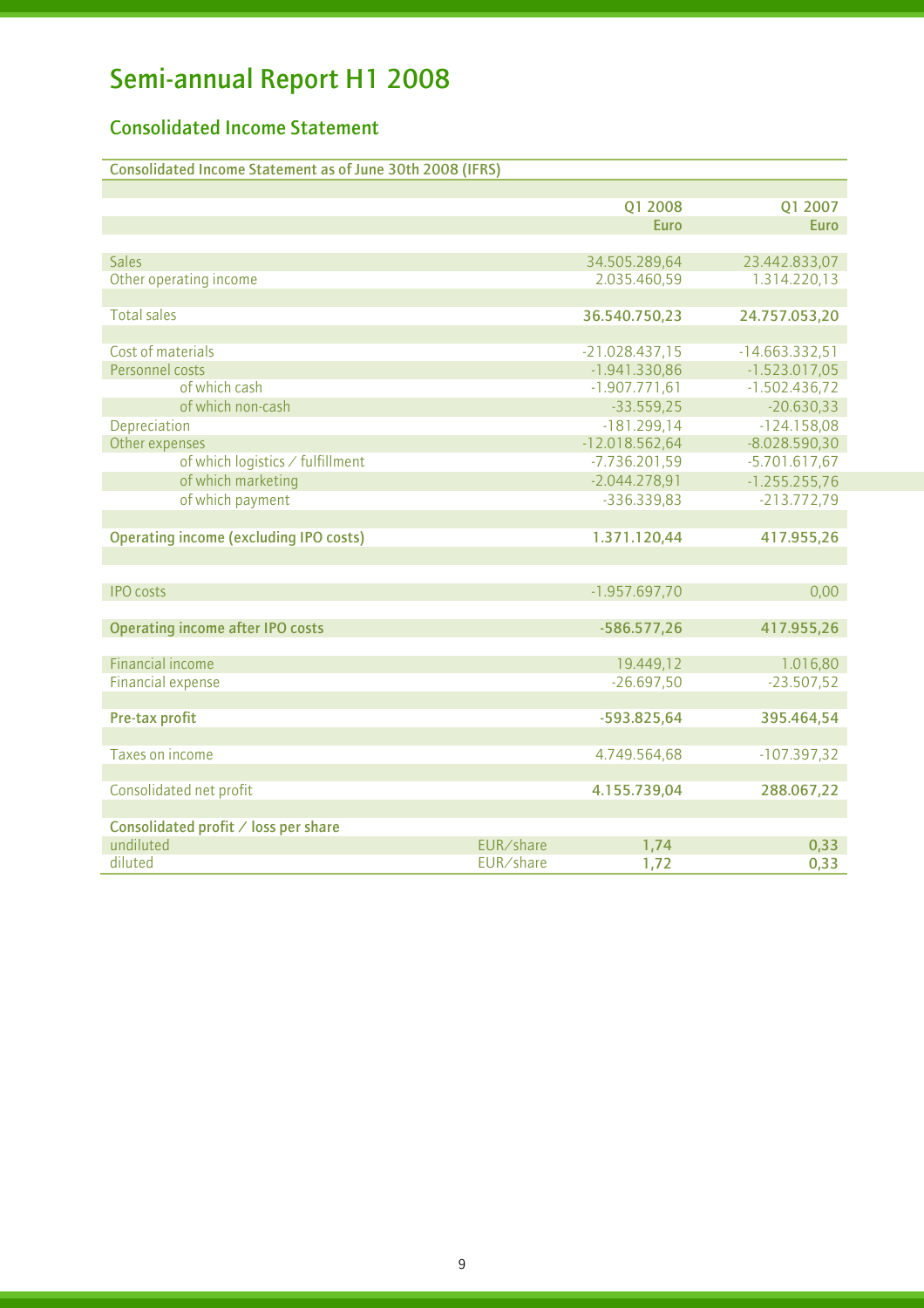### Consolidated Cash Flow Statement

| Consolidated Cash Flow Statement as of June 30th 2008 (IFRS) |  |  |
|--------------------------------------------------------------|--|--|
|--------------------------------------------------------------|--|--|

| <b>Euro</b><br>Euro<br>Cash-flow from operating activities<br>Pre-tax operating profit<br>$-593.825,64$<br>395.464,54<br>Allowances for:<br>depreciation of fixed assets<br>181.299,14<br>124.158,08<br>non-cash personnel expenses<br>33.559,25<br>20.630,33<br>non-cash IPO expenses<br>1.371.110,83<br>0,00<br>other non-cash expenses<br>84.842,39<br>0,00<br><b>Financial expenses</b><br>26.697,50<br>23.507,52<br>Financial income<br>$-19.449, 12$<br>$-1.016,80$<br>Changes in:<br>Inventory<br>$-3.559.528,47$<br>$-442.231,86$<br><b>Advance Payments</b><br>131.514,92<br>$-67.322,90$<br><b>Accounts receivable</b><br>$-271.311,99$<br>$-407.661,55$<br>Other short-term assets<br>500.444,88<br>$-272.853,28$<br>1.067.622,22<br>913.927,66<br>Accounts payable<br><b>Other liabilities</b><br>$-1.174.787,97$<br>877.214,70<br>8.900,00<br>7.500,00<br>Provisions<br>$-14.626,62$<br>$-4.035,39$<br>Tax<br>Interest income<br>1.016,80<br>19.449,12<br>1.168.297,85<br>Cash-flow from operating activities<br>$-2.208.089,56$<br>Cash-flow from investing activities<br><b>Fixed Assets</b><br>$-162.203,78$<br>$-518.138,26$<br><b>Cash-flow from investing activities</b><br>$-162.203,78$<br>$-518.138,26$<br>Cash-flow from financing activities<br>Capital increase<br>0,00<br>1.895.200,00<br>$-610.233,64$<br>Loan repayments<br>0,00<br>$-26.697,50$<br>Interest paid<br>$-23.507,52$<br>Cash-flow from financing activities<br>$-636.931,14$<br>1.871.692,48<br>Net change of cash and cash equivalents<br>$-3.007.224,48$<br>2.521.852,07<br>Cash and cash equivalents at the beginning of the period<br>1.179.574,94<br>596.632,78<br>Cash and cash equivalents at the end of the period<br>$-1.827.649,54$<br>3.118.484,85<br>Composition of funds balance at the end of the period<br>Cash in hand, bank deposits, cheques<br>72.088,25<br>3.133.164,27<br>Overdraft balances<br>$-1.899.737,79$<br>$-14.679,42$ | 31.06.2008 | 31.06.2007 |
|-----------------------------------------------------------------------------------------------------------------------------------------------------------------------------------------------------------------------------------------------------------------------------------------------------------------------------------------------------------------------------------------------------------------------------------------------------------------------------------------------------------------------------------------------------------------------------------------------------------------------------------------------------------------------------------------------------------------------------------------------------------------------------------------------------------------------------------------------------------------------------------------------------------------------------------------------------------------------------------------------------------------------------------------------------------------------------------------------------------------------------------------------------------------------------------------------------------------------------------------------------------------------------------------------------------------------------------------------------------------------------------------------------------------------------------------------------------------------------------------------------------------------------------------------------------------------------------------------------------------------------------------------------------------------------------------------------------------------------------------------------------------------------------------------------------------------------------------------------------------------------------------------------------------------------------------------|------------|------------|
|                                                                                                                                                                                                                                                                                                                                                                                                                                                                                                                                                                                                                                                                                                                                                                                                                                                                                                                                                                                                                                                                                                                                                                                                                                                                                                                                                                                                                                                                                                                                                                                                                                                                                                                                                                                                                                                                                                                                               |            |            |
|                                                                                                                                                                                                                                                                                                                                                                                                                                                                                                                                                                                                                                                                                                                                                                                                                                                                                                                                                                                                                                                                                                                                                                                                                                                                                                                                                                                                                                                                                                                                                                                                                                                                                                                                                                                                                                                                                                                                               |            |            |
|                                                                                                                                                                                                                                                                                                                                                                                                                                                                                                                                                                                                                                                                                                                                                                                                                                                                                                                                                                                                                                                                                                                                                                                                                                                                                                                                                                                                                                                                                                                                                                                                                                                                                                                                                                                                                                                                                                                                               |            |            |
|                                                                                                                                                                                                                                                                                                                                                                                                                                                                                                                                                                                                                                                                                                                                                                                                                                                                                                                                                                                                                                                                                                                                                                                                                                                                                                                                                                                                                                                                                                                                                                                                                                                                                                                                                                                                                                                                                                                                               |            |            |
|                                                                                                                                                                                                                                                                                                                                                                                                                                                                                                                                                                                                                                                                                                                                                                                                                                                                                                                                                                                                                                                                                                                                                                                                                                                                                                                                                                                                                                                                                                                                                                                                                                                                                                                                                                                                                                                                                                                                               |            |            |
|                                                                                                                                                                                                                                                                                                                                                                                                                                                                                                                                                                                                                                                                                                                                                                                                                                                                                                                                                                                                                                                                                                                                                                                                                                                                                                                                                                                                                                                                                                                                                                                                                                                                                                                                                                                                                                                                                                                                               |            |            |
|                                                                                                                                                                                                                                                                                                                                                                                                                                                                                                                                                                                                                                                                                                                                                                                                                                                                                                                                                                                                                                                                                                                                                                                                                                                                                                                                                                                                                                                                                                                                                                                                                                                                                                                                                                                                                                                                                                                                               |            |            |
|                                                                                                                                                                                                                                                                                                                                                                                                                                                                                                                                                                                                                                                                                                                                                                                                                                                                                                                                                                                                                                                                                                                                                                                                                                                                                                                                                                                                                                                                                                                                                                                                                                                                                                                                                                                                                                                                                                                                               |            |            |
|                                                                                                                                                                                                                                                                                                                                                                                                                                                                                                                                                                                                                                                                                                                                                                                                                                                                                                                                                                                                                                                                                                                                                                                                                                                                                                                                                                                                                                                                                                                                                                                                                                                                                                                                                                                                                                                                                                                                               |            |            |
|                                                                                                                                                                                                                                                                                                                                                                                                                                                                                                                                                                                                                                                                                                                                                                                                                                                                                                                                                                                                                                                                                                                                                                                                                                                                                                                                                                                                                                                                                                                                                                                                                                                                                                                                                                                                                                                                                                                                               |            |            |
|                                                                                                                                                                                                                                                                                                                                                                                                                                                                                                                                                                                                                                                                                                                                                                                                                                                                                                                                                                                                                                                                                                                                                                                                                                                                                                                                                                                                                                                                                                                                                                                                                                                                                                                                                                                                                                                                                                                                               |            |            |
|                                                                                                                                                                                                                                                                                                                                                                                                                                                                                                                                                                                                                                                                                                                                                                                                                                                                                                                                                                                                                                                                                                                                                                                                                                                                                                                                                                                                                                                                                                                                                                                                                                                                                                                                                                                                                                                                                                                                               |            |            |
|                                                                                                                                                                                                                                                                                                                                                                                                                                                                                                                                                                                                                                                                                                                                                                                                                                                                                                                                                                                                                                                                                                                                                                                                                                                                                                                                                                                                                                                                                                                                                                                                                                                                                                                                                                                                                                                                                                                                               |            |            |
|                                                                                                                                                                                                                                                                                                                                                                                                                                                                                                                                                                                                                                                                                                                                                                                                                                                                                                                                                                                                                                                                                                                                                                                                                                                                                                                                                                                                                                                                                                                                                                                                                                                                                                                                                                                                                                                                                                                                               |            |            |
|                                                                                                                                                                                                                                                                                                                                                                                                                                                                                                                                                                                                                                                                                                                                                                                                                                                                                                                                                                                                                                                                                                                                                                                                                                                                                                                                                                                                                                                                                                                                                                                                                                                                                                                                                                                                                                                                                                                                               |            |            |
|                                                                                                                                                                                                                                                                                                                                                                                                                                                                                                                                                                                                                                                                                                                                                                                                                                                                                                                                                                                                                                                                                                                                                                                                                                                                                                                                                                                                                                                                                                                                                                                                                                                                                                                                                                                                                                                                                                                                               |            |            |
|                                                                                                                                                                                                                                                                                                                                                                                                                                                                                                                                                                                                                                                                                                                                                                                                                                                                                                                                                                                                                                                                                                                                                                                                                                                                                                                                                                                                                                                                                                                                                                                                                                                                                                                                                                                                                                                                                                                                               |            |            |
|                                                                                                                                                                                                                                                                                                                                                                                                                                                                                                                                                                                                                                                                                                                                                                                                                                                                                                                                                                                                                                                                                                                                                                                                                                                                                                                                                                                                                                                                                                                                                                                                                                                                                                                                                                                                                                                                                                                                               |            |            |
|                                                                                                                                                                                                                                                                                                                                                                                                                                                                                                                                                                                                                                                                                                                                                                                                                                                                                                                                                                                                                                                                                                                                                                                                                                                                                                                                                                                                                                                                                                                                                                                                                                                                                                                                                                                                                                                                                                                                               |            |            |
|                                                                                                                                                                                                                                                                                                                                                                                                                                                                                                                                                                                                                                                                                                                                                                                                                                                                                                                                                                                                                                                                                                                                                                                                                                                                                                                                                                                                                                                                                                                                                                                                                                                                                                                                                                                                                                                                                                                                               |            |            |
|                                                                                                                                                                                                                                                                                                                                                                                                                                                                                                                                                                                                                                                                                                                                                                                                                                                                                                                                                                                                                                                                                                                                                                                                                                                                                                                                                                                                                                                                                                                                                                                                                                                                                                                                                                                                                                                                                                                                               |            |            |
|                                                                                                                                                                                                                                                                                                                                                                                                                                                                                                                                                                                                                                                                                                                                                                                                                                                                                                                                                                                                                                                                                                                                                                                                                                                                                                                                                                                                                                                                                                                                                                                                                                                                                                                                                                                                                                                                                                                                               |            |            |
|                                                                                                                                                                                                                                                                                                                                                                                                                                                                                                                                                                                                                                                                                                                                                                                                                                                                                                                                                                                                                                                                                                                                                                                                                                                                                                                                                                                                                                                                                                                                                                                                                                                                                                                                                                                                                                                                                                                                               |            |            |
|                                                                                                                                                                                                                                                                                                                                                                                                                                                                                                                                                                                                                                                                                                                                                                                                                                                                                                                                                                                                                                                                                                                                                                                                                                                                                                                                                                                                                                                                                                                                                                                                                                                                                                                                                                                                                                                                                                                                               |            |            |
|                                                                                                                                                                                                                                                                                                                                                                                                                                                                                                                                                                                                                                                                                                                                                                                                                                                                                                                                                                                                                                                                                                                                                                                                                                                                                                                                                                                                                                                                                                                                                                                                                                                                                                                                                                                                                                                                                                                                               |            |            |
|                                                                                                                                                                                                                                                                                                                                                                                                                                                                                                                                                                                                                                                                                                                                                                                                                                                                                                                                                                                                                                                                                                                                                                                                                                                                                                                                                                                                                                                                                                                                                                                                                                                                                                                                                                                                                                                                                                                                               |            |            |
|                                                                                                                                                                                                                                                                                                                                                                                                                                                                                                                                                                                                                                                                                                                                                                                                                                                                                                                                                                                                                                                                                                                                                                                                                                                                                                                                                                                                                                                                                                                                                                                                                                                                                                                                                                                                                                                                                                                                               |            |            |
|                                                                                                                                                                                                                                                                                                                                                                                                                                                                                                                                                                                                                                                                                                                                                                                                                                                                                                                                                                                                                                                                                                                                                                                                                                                                                                                                                                                                                                                                                                                                                                                                                                                                                                                                                                                                                                                                                                                                               |            |            |
|                                                                                                                                                                                                                                                                                                                                                                                                                                                                                                                                                                                                                                                                                                                                                                                                                                                                                                                                                                                                                                                                                                                                                                                                                                                                                                                                                                                                                                                                                                                                                                                                                                                                                                                                                                                                                                                                                                                                               |            |            |
|                                                                                                                                                                                                                                                                                                                                                                                                                                                                                                                                                                                                                                                                                                                                                                                                                                                                                                                                                                                                                                                                                                                                                                                                                                                                                                                                                                                                                                                                                                                                                                                                                                                                                                                                                                                                                                                                                                                                               |            |            |
|                                                                                                                                                                                                                                                                                                                                                                                                                                                                                                                                                                                                                                                                                                                                                                                                                                                                                                                                                                                                                                                                                                                                                                                                                                                                                                                                                                                                                                                                                                                                                                                                                                                                                                                                                                                                                                                                                                                                               |            |            |
|                                                                                                                                                                                                                                                                                                                                                                                                                                                                                                                                                                                                                                                                                                                                                                                                                                                                                                                                                                                                                                                                                                                                                                                                                                                                                                                                                                                                                                                                                                                                                                                                                                                                                                                                                                                                                                                                                                                                               |            |            |
|                                                                                                                                                                                                                                                                                                                                                                                                                                                                                                                                                                                                                                                                                                                                                                                                                                                                                                                                                                                                                                                                                                                                                                                                                                                                                                                                                                                                                                                                                                                                                                                                                                                                                                                                                                                                                                                                                                                                               |            |            |
|                                                                                                                                                                                                                                                                                                                                                                                                                                                                                                                                                                                                                                                                                                                                                                                                                                                                                                                                                                                                                                                                                                                                                                                                                                                                                                                                                                                                                                                                                                                                                                                                                                                                                                                                                                                                                                                                                                                                               |            |            |
|                                                                                                                                                                                                                                                                                                                                                                                                                                                                                                                                                                                                                                                                                                                                                                                                                                                                                                                                                                                                                                                                                                                                                                                                                                                                                                                                                                                                                                                                                                                                                                                                                                                                                                                                                                                                                                                                                                                                               |            |            |
|                                                                                                                                                                                                                                                                                                                                                                                                                                                                                                                                                                                                                                                                                                                                                                                                                                                                                                                                                                                                                                                                                                                                                                                                                                                                                                                                                                                                                                                                                                                                                                                                                                                                                                                                                                                                                                                                                                                                               |            |            |
|                                                                                                                                                                                                                                                                                                                                                                                                                                                                                                                                                                                                                                                                                                                                                                                                                                                                                                                                                                                                                                                                                                                                                                                                                                                                                                                                                                                                                                                                                                                                                                                                                                                                                                                                                                                                                                                                                                                                               |            |            |
|                                                                                                                                                                                                                                                                                                                                                                                                                                                                                                                                                                                                                                                                                                                                                                                                                                                                                                                                                                                                                                                                                                                                                                                                                                                                                                                                                                                                                                                                                                                                                                                                                                                                                                                                                                                                                                                                                                                                               |            |            |
|                                                                                                                                                                                                                                                                                                                                                                                                                                                                                                                                                                                                                                                                                                                                                                                                                                                                                                                                                                                                                                                                                                                                                                                                                                                                                                                                                                                                                                                                                                                                                                                                                                                                                                                                                                                                                                                                                                                                               |            |            |
|                                                                                                                                                                                                                                                                                                                                                                                                                                                                                                                                                                                                                                                                                                                                                                                                                                                                                                                                                                                                                                                                                                                                                                                                                                                                                                                                                                                                                                                                                                                                                                                                                                                                                                                                                                                                                                                                                                                                               |            |            |
|                                                                                                                                                                                                                                                                                                                                                                                                                                                                                                                                                                                                                                                                                                                                                                                                                                                                                                                                                                                                                                                                                                                                                                                                                                                                                                                                                                                                                                                                                                                                                                                                                                                                                                                                                                                                                                                                                                                                               |            |            |
|                                                                                                                                                                                                                                                                                                                                                                                                                                                                                                                                                                                                                                                                                                                                                                                                                                                                                                                                                                                                                                                                                                                                                                                                                                                                                                                                                                                                                                                                                                                                                                                                                                                                                                                                                                                                                                                                                                                                               |            |            |
|                                                                                                                                                                                                                                                                                                                                                                                                                                                                                                                                                                                                                                                                                                                                                                                                                                                                                                                                                                                                                                                                                                                                                                                                                                                                                                                                                                                                                                                                                                                                                                                                                                                                                                                                                                                                                                                                                                                                               |            |            |
|                                                                                                                                                                                                                                                                                                                                                                                                                                                                                                                                                                                                                                                                                                                                                                                                                                                                                                                                                                                                                                                                                                                                                                                                                                                                                                                                                                                                                                                                                                                                                                                                                                                                                                                                                                                                                                                                                                                                               |            |            |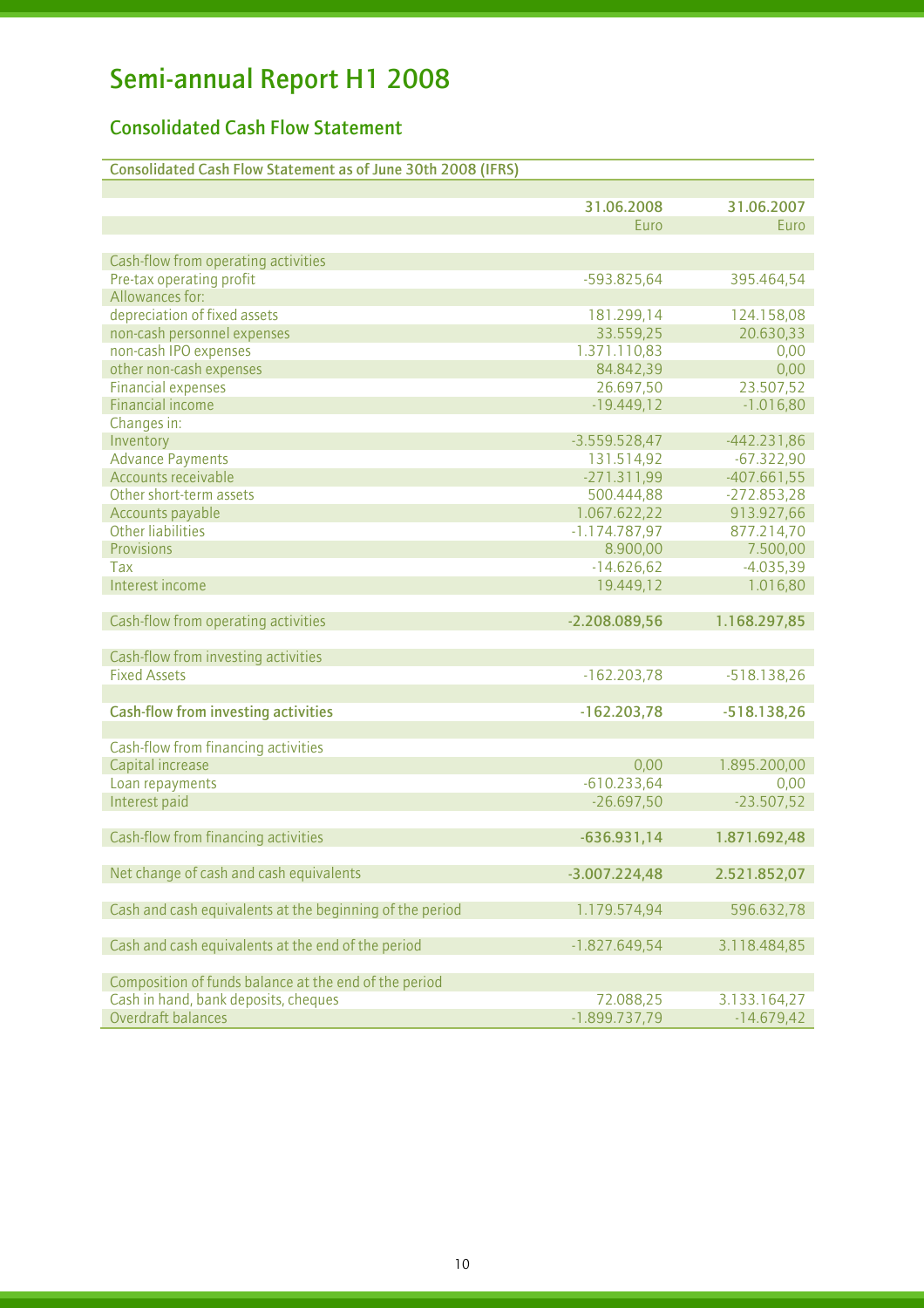### Consolidated changes in equity

l

### Consolidated changes in equity as of June 30th 2008 (IFRS)

|                                 | Capital      | <b>Capital reserves</b> | Other    | Accumulated      | <b>Total</b> |
|---------------------------------|--------------|-------------------------|----------|------------------|--------------|
|                                 | subscribed   |                         | reserves | profit or loss   |              |
|                                 | Euro         | Furo                    |          | Euro             | Euro         |
|                                 |              |                         |          |                  |              |
| As of Jan 1st 2008              | 2.386.150,00 | 20.458.480,93           | $-9,32$  | $-18.838.800,92$ | 4.005.820,69 |
| Additions from capital increase |              |                         |          |                  |              |
| / stock options                 | 0,00         | 33.559,25               | 0,00     | 0,00             | 33.559,25    |
| Currency equalisation item      | 0,00         | 0,00                    | 735,35   | 0,00             | 735,35       |
| Net profit / loss H1 2008       | 0,00         | 0,00                    | 0,00     | 4.155.739,04     | 4.155.739,04 |
|                                 |              |                         |          |                  |              |
| As of June 30th 2008            | 2.386.150,00 | 20.492.040,18           | 726,03   | $-14.683.061,88$ | 8.195.854,33 |
|                                 |              |                         |          |                  |              |
|                                 |              |                         |          |                  |              |
| As of Jan 1st 2007              | 460.000,00   | 20.388.942,56           | 0,00     | $-19.464.815,97$ | 1.384.126,59 |
|                                 |              |                         |          |                  |              |
| Additions from exercise of      |              |                         |          |                  |              |
| convertible debentures          | 13.800,00    | 0,00                    | 0,00     | 0,00             | 13.800,00    |
| Additions from capital increase |              |                         |          |                  |              |
| / stock options                 | 1.895.200,00 | 0,00                    | 0,00     | 0,00             | 1.895.200,00 |
| Currency equalisation item      | 0,00         | 20.630,33               | 0,00     | 0,00             | 20.630,33    |
| Net profit / loss H1 2008       | 0,00         | 0,00                    | 0,00     | 288.067,22       | 288.067,22   |
|                                 |              |                         |          |                  |              |
| As of June 30th 2007            | 2.369.000,00 | 20.409.572,89           | 0,00     | $-19.176.748.75$ | 3.601.824,14 |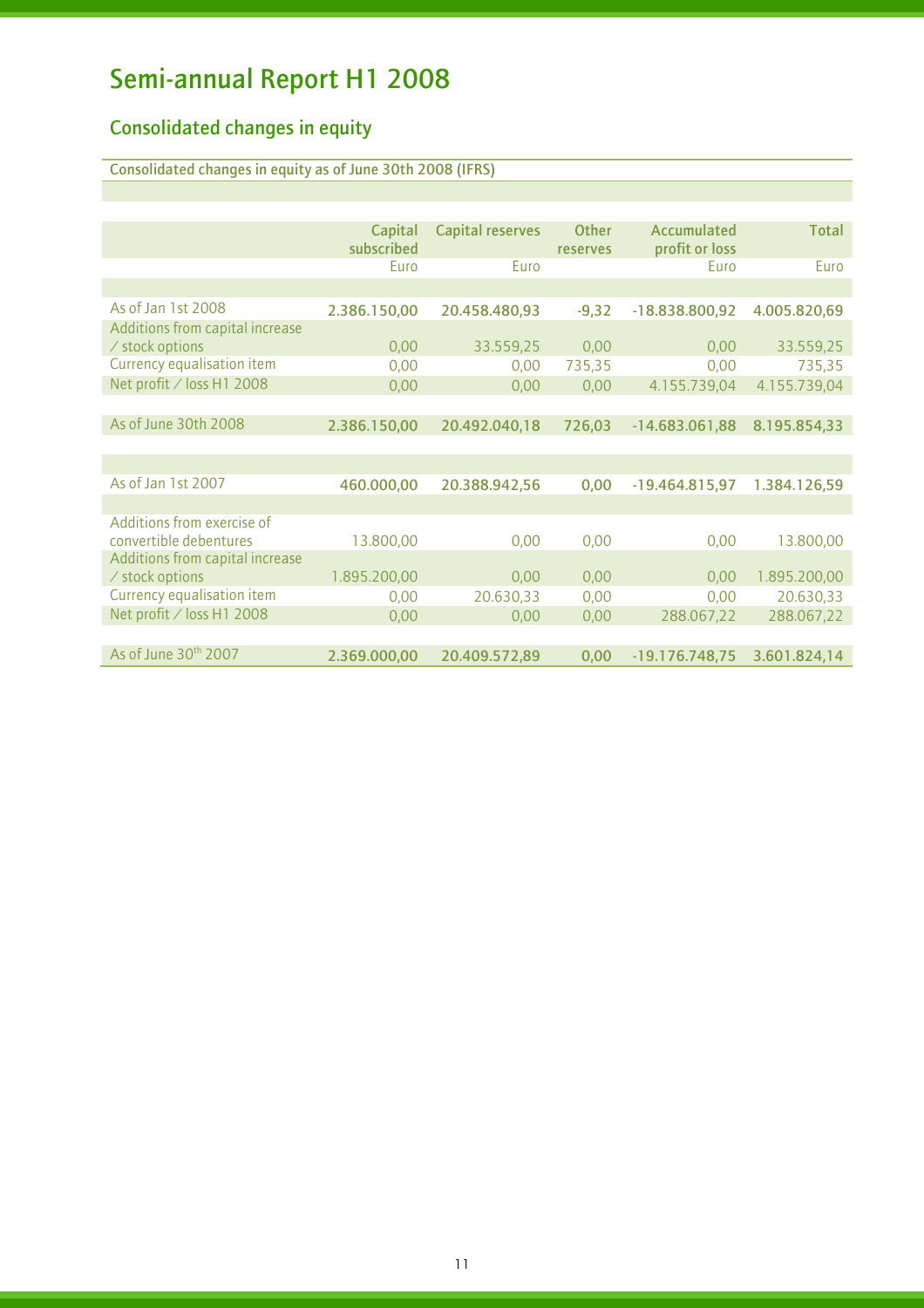### Consolidated Notes

l

### Notes and comments regarding the Q1 2008 accounts

#### Accounting principles

The quarterly reports q1 2008 were prepared in accordance with the International Financial Reporting Standards (IFRS) and are based on the same basic accounting principles as applied in the company's 2007 annual accounts.

#### Consolidation principles

The consolidated companies are: zooplus AG / Unterfoehring / Germany (registered under Amtsgericht Muenchen HRB 125080), Matina GmbH / Rosenheim / Germany (registered under Amtsgericht Traunstein HRB 16034) as well as Bitiba GmbH / Hannover / Germany (registered under Amtsgericht Hannover HRB 200699) and zooplus services ltd (formerly zooplus retail ltd) Oxford / UK (registered under company number 6118453, Companies House Cardiff). All subsidiaries are 100% owned by zooplus AG.

### Segmental reporting

zooplus AG is only active in one specific business segment; i.e. pet supplies retail within the European Union. All types of products sold

are homogenous and indivisible into further specific segments. As an online retailer, the company distributes its products from one central location. Consequently, there are no further geographic segments to be identified. Moreover, the company does not internally divide along any other segments. As a consequence, the company does not report along separate business segments.

### Earnings per share

Earnings per share (pre-dilution) are calculated on a weighted-average basis. During the period, the weighted average of shares was 2.386.150. Consequently, earnings per share (pre-dilution) were EUR 1,74 (previous year EUR 0,33).

Earnings per share (diluted) are calculated on a weighted-average basis of shares in circulation plus the total number of share equivalents resulting out of vested stock options which have not been exercised. As of Mar31st 2008, 24.432 such share equivalents were in existence. The dilutory effect only marginally affects earnings per share.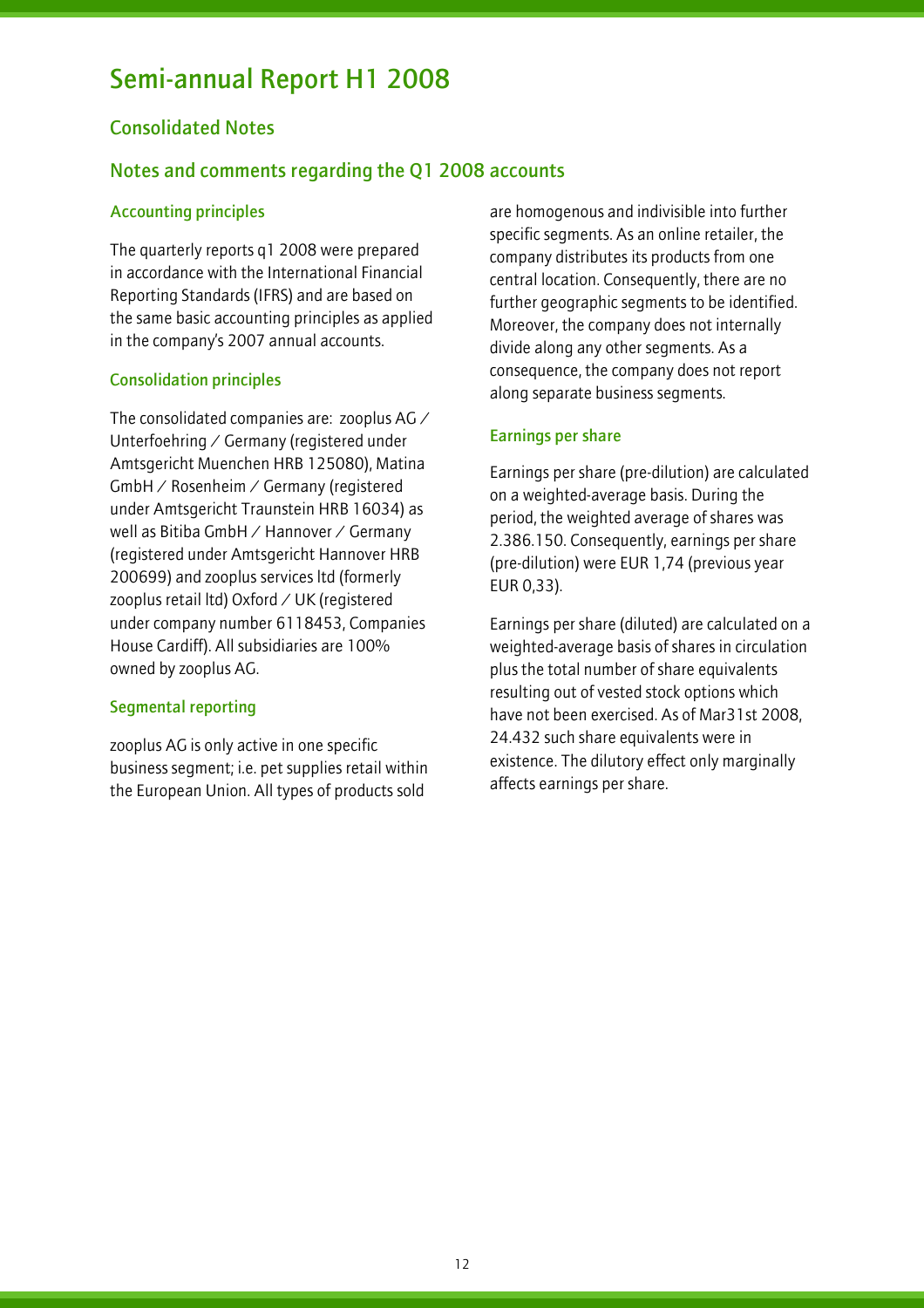### Financial calendar

| Publication of quarterly reports Q3 2008 | November 27th 2008 |
|------------------------------------------|--------------------|
| Publication of annual report 2008        | April 2009         |
| Annual General Shareholder Meeting 2009  | May 2009           |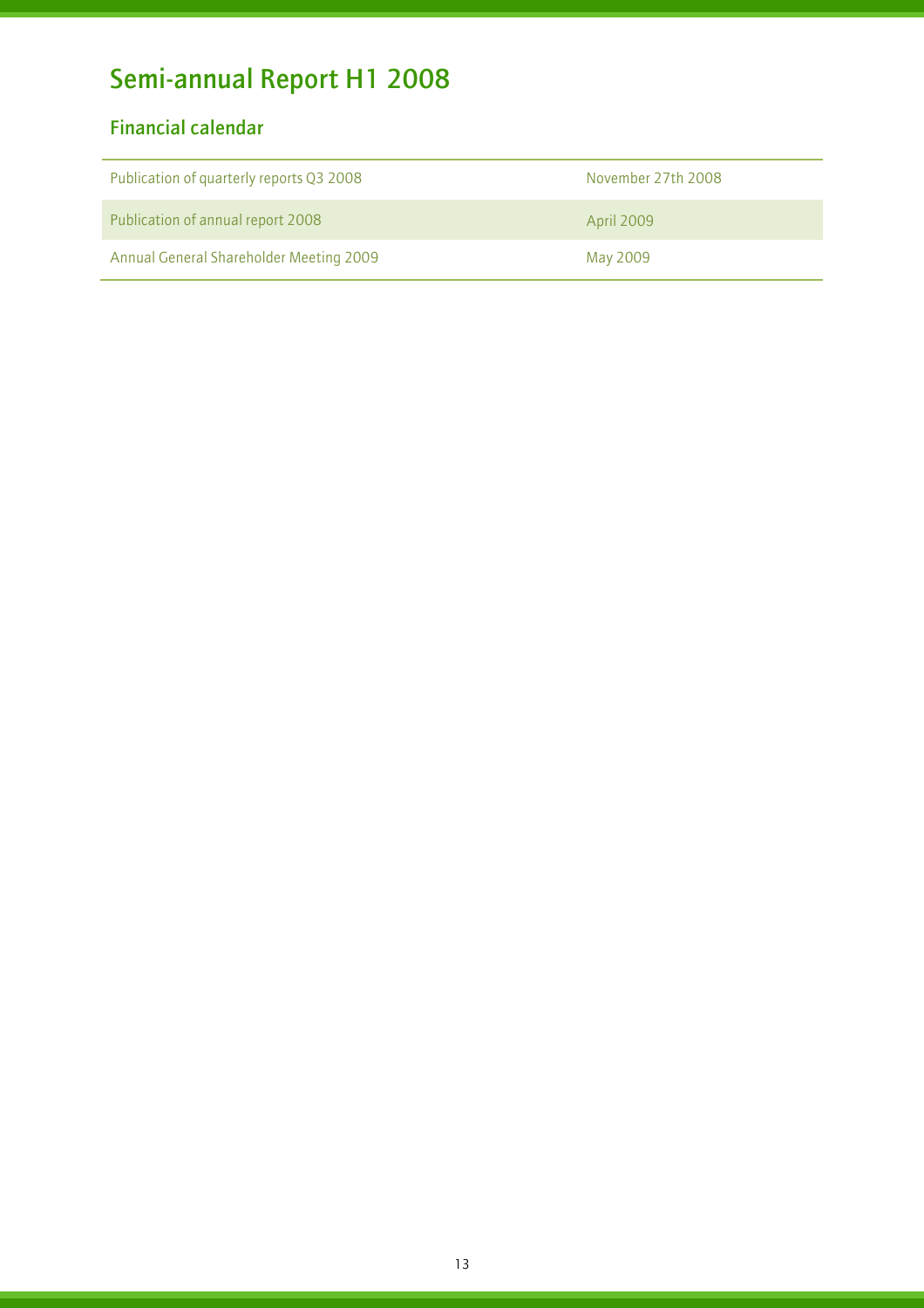### Imprint

l

Published by zooplus AG Eichenweg 4a 85774 Unterföhring Germany

www.zooplus.de

### Investor Relations Contact

Henryk Deter cometis AG Unter den Eichen 7 / Gebäude D 65195 Wiesbaden Germany

Tel: +49 (0)611 - 20 585 5-13 Fax: +49 (0)611 - 20 585 5-66

deter@cometis.de